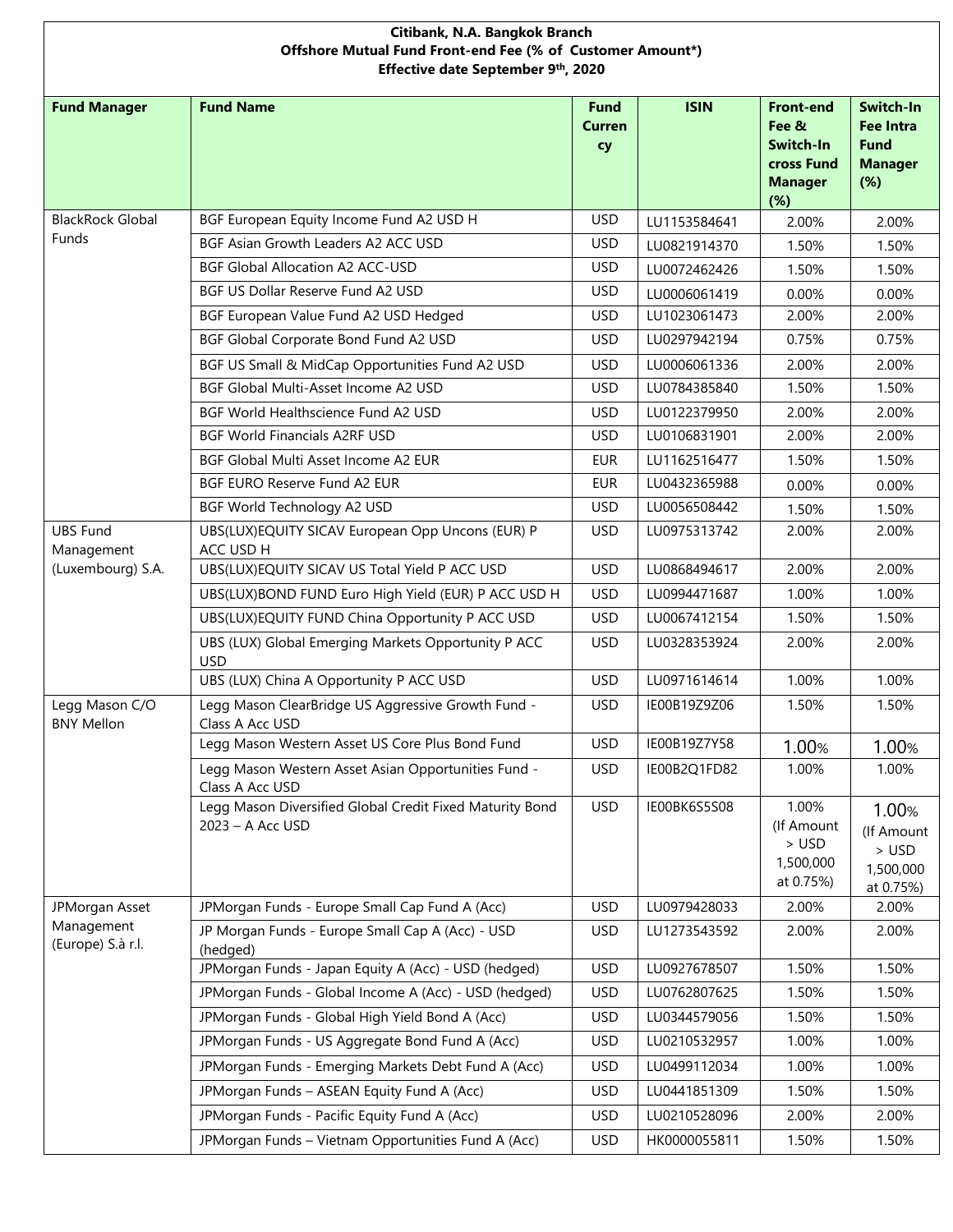|                                             | JPMorgan Funds - China Pioneer A-Share Fund A (Acc) -                      | <b>USD</b> | HK0000055621 | 1.50%                           | 1.50%                           |
|---------------------------------------------|----------------------------------------------------------------------------|------------|--------------|---------------------------------|---------------------------------|
|                                             | <b>USD</b><br>JPMorgan Funds - Global Healthcare Fund A (Acc) - USD        | <b>USD</b> | LU0432979614 | 1.50%                           | 1.50%                           |
|                                             | JPMorgan Funds - US Technology Fund A (Acc) - USD                          | <b>USD</b> | LU0210536867 | 1.50%                           | 1.50%                           |
| <b>Invesco Asset</b><br>Management Ltd.     | INVESCO PAN EUROPEAN HIGH INCOME FUND A-<br>ACCUMULATION-USD(H)            | <b>USD</b> | LU1075211430 | 2.00%                           | 1.00%                           |
|                                             | INVESCO CONTINENTAL EUROPEAN SMALL CAP EQUITY<br>A-ACC USD(H)              | <b>USD</b> | IE00BQ70TL81 | 1.50%                           | 1.00%                           |
|                                             | INVESCO GLOBAL BOND FUND A-ACCUMULATION-USD                                | <b>USD</b> | LU0113592215 | 1.00%                           | 1.00%                           |
|                                             | INVESCO ASIAN EQUITY FUND A-AD USD                                         | <b>USD</b> | IE0030381945 | 1.00%                           | 1.00%                           |
|                                             | INVESCO GLOBAL LEISURE FUND A - ACCUMULATION -<br><b>USD</b>               | <b>USD</b> | LU0052864419 | 1.25%                           | 1.00%                           |
|                                             | INVESCO CONTINENTAL EUROPEAN SMALL CAP EQUITY<br>FUND A EUR AD SHARE - EUR | <b>EUR</b> | IE00BWV0GH19 | 1.50%                           | 1.00%                           |
| PIMCO Global                                | PIMCO GIS Income Fund - Class E Acc USD                                    | <b>USD</b> | IE00B7KFL990 | 1.00%                           | 1.00%                           |
| Advisors (Ireland)                          | PIMCO GIS Global Bond Fund - Class E Acc USD                               | USD        | IE00B11XZ210 | 0.75%                           | 0.75%                           |
| Limited                                     | PIMCO GIS Global High Yield - Class E Acc USD                              | <b>USD</b> | IE00B1D7YM41 | 1.50%                           | 1.00%                           |
|                                             | PIMCO GIS Diversified Income Fund - Class E Acc USD                        | <b>USD</b> | IE00B1D7YK27 | 1.00%                           | 1.00%                           |
| AllianceBernstein                           | AB Emerging Markets Multi Asset Portfolio - Class A USD                    | <b>USD</b> | LU0633140560 | 1.50%                           | 1.50%                           |
| (Luxembourg) S.à r.l.                       | AB Low Volatility Equity Portfolio USD - Class A USD                       | <b>USD</b> | LU0861579265 | 1.50%                           | 1.50%                           |
|                                             | AB American Income Portfolio - Class A2 USD                                | <b>USD</b> | LU0095030564 | 1.00%                           | 1.00%                           |
|                                             | AB Global High Yield Portfolio - Class A2 USD                              | <b>USD</b> | LU0102830865 | 1.50%                           | 1.50%                           |
|                                             | AB SICAV I - Low Volatility Equity Portfolio A EUR H Acc                   | <b>EUR</b> | LU0861579778 | 1.50%                           | 1.50%                           |
|                                             | AB European Equity Portfolio A USD H                                       | <b>USD</b> | LU1035777561 | 2.00%                           | 2.00%                           |
|                                             | AB European Equity Portfolio A EUR                                         | <b>EUR</b> | LU0124675678 | 2.00%                           | 2.00%                           |
|                                             | AB Mortgage Income Portfolio A2 USD                                        | <b>USD</b> | LU1021288185 | 1.00%                           | 1.00%                           |
|                                             | AB American Growth Portfolio A USD                                         | <b>USD</b> | LU0079474960 | 1.50%                           | 1.50%                           |
|                                             | AB Low Volatility Total Return Equity Portfolio A USD                      | <b>USD</b> | LU1934455194 | 1.00%                           | 1.00%                           |
| Schroder Investment                         | Schroder ISF US Small & Mid-Cap Equity                                     | <b>USD</b> | LU0205193047 | 1.50%                           | 1.00%                           |
| Management<br>(Singapore) Limited           | Schroder ISF Japanese Opportunities Fund                                   | <b>USD</b> | LU0943300680 | 1.50%                           | 1.00%                           |
|                                             | Schroder ISF Asian Equity Yield                                            | <b>USD</b> | LU0188438112 | 2.00%                           | 1.00%                           |
|                                             | Schroder Asian Income USD (Hedged) Acc                                     | <b>USD</b> | SG9999016844 | 1.50%                           | 1.00%                           |
|                                             | Schroder Global Target Return A Acc USD                                    | <b>USD</b> | LU1516354237 | 1.00%                           | 1.00%                           |
|                                             | Schroder SSF Fixed Maturity Bond 2023 A Acc USD                            | <b>USD</b> | LU1947548258 | 1.00%                           | 1.00%                           |
|                                             | Schroder ISF Global Credit Income                                          | <b>USD</b> | LU1737068558 | 0.75%                           | 0.75%                           |
|                                             | Schroder SSF Fixed Maturity Bond VI A Acc USD                              | <b>USD</b> | LU2097434778 | 1.00%<br>(If Amount             | 1.00%<br>(If Amount             |
|                                             | Schroder SSF Fixed Maturity Bond VI A Dist USD                             | <b>USD</b> | LU2097434851 | > USD<br>1,500,000<br>at 0.75%) | > USD<br>1,500,000<br>at 0.75%) |
| Franklin Templeton<br>Investment (Asia) Ltd | Franklin NextStep Stable Growth Fund                                       | <b>USD</b> | LU1350350259 | 1.50%                           | 1.00%                           |
|                                             | Franklin NextStep Balance Growth Fund                                      | <b>USD</b> | LU1350350846 | 1.50%                           | 1.00%                           |
|                                             | Franklin NextStep Dynamic Growth Fund                                      | <b>USD</b> | LU1350351653 | 1.50%                           | 1.00%                           |
|                                             | Templeton Emerging Markets Smaller Companies Fund                          | <b>USD</b> | LU0300738514 | 2.00%                           | 1.00%                           |
|                                             | Franklin Technology Fund                                                   | <b>USD</b> | LU0109392836 | 2.00%                           | 1.00%                           |
|                                             | Franklin US Opportunities Fund                                             | <b>USD</b> | LU0109391861 | 1.50%                           | 1.00%                           |
|                                             | Templeton Global Bond Fund                                                 | <b>USD</b> | LU0252652382 | 1.00%                           | 1.00%                           |
|                                             | Templeton Global Total Return Fund                                         | <b>USD</b> | LU0170475312 | 1.00%                           | 1.00%                           |
|                                             | Franklin US Dollar Short Term Money Market Fund                            | <b>USD</b> | LU0128526901 | 0.00%                           | 0.00%                           |